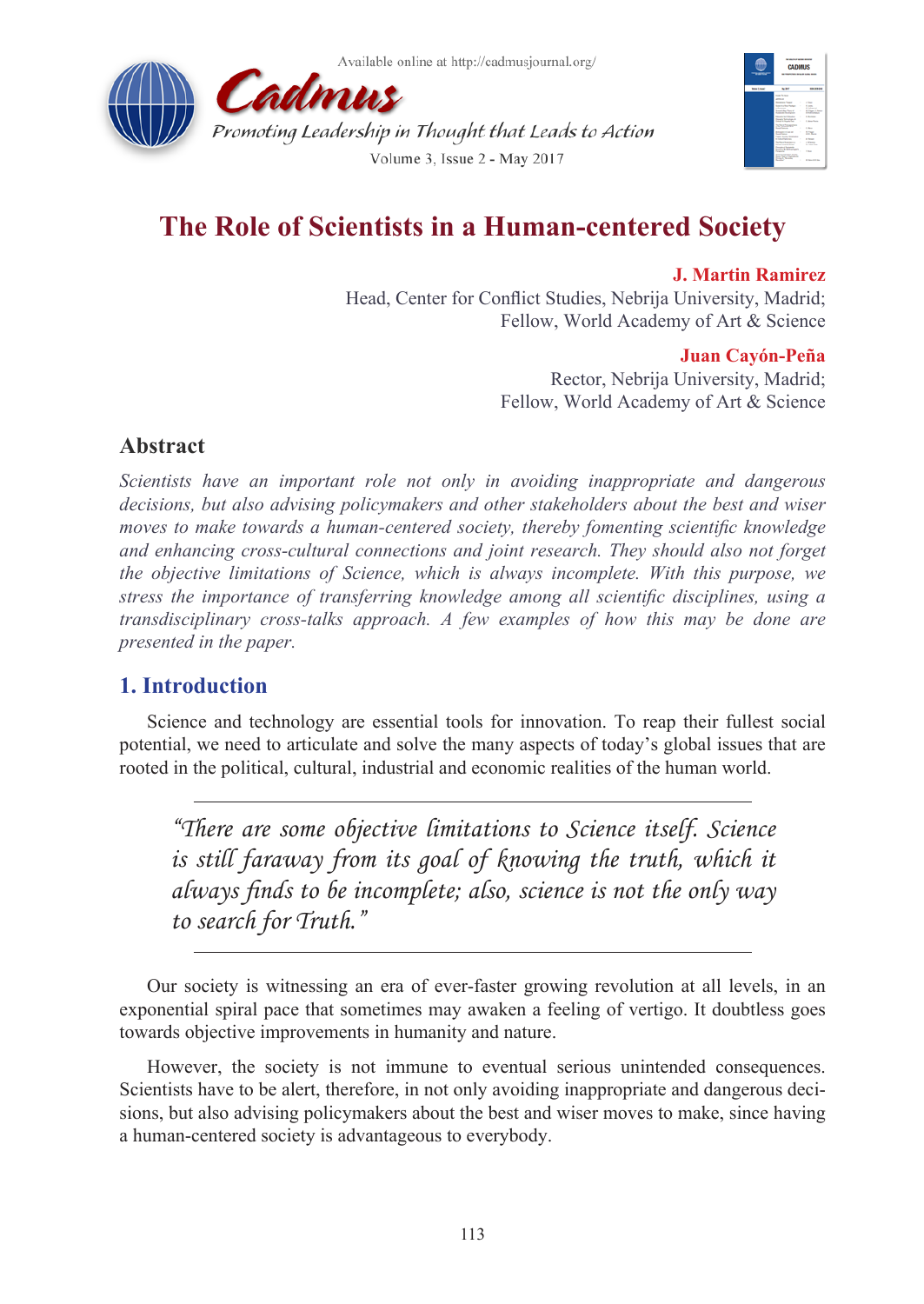We should not forget that there are some objective limitations to Science itself. Science is still faraway from its goal of knowing the truth, which it always finds to be incomplete; also, science is not the only way to search for Truth. There are other valuable ways, such as philosophy, ethics, and religion, which are unfortunately limited too, because we always arrive at concepts of reality which are unintelligible to reason. Now or later, we will always find unintelligible mechanisms that are "left face to face with the awful mystery which is reality" (Dampier, 1971, p 501).

Before elaborating on these points, we will start clarifying some conceptual generalizations of interest in this context.

# **2. Conceptual Generalities**

**What do we understand from Science?** Etymologically, the term "Science" comes from the Latin *scientia* (*scire* = to learn, to know), meaning a process of studying and knowing the fundamental laws of nature, through a dialogue between theory and experiment. It is one of the most remarkable inventions of humankind, a source of inspiration and understanding, which lifts the veil of ignorance and superstition, is a catalyst for social change and economic growth, and saves countless lives.

The function of science is to expand continually our knowledge of the phenomena of nature, giving us an insight into the complex interrelations of phenomena, or rather between the concepts used to interpret those phenomena.

Whereas in other languages, like German (*Wissenschaft* = *Naturwissenschaft* & *Geisteswissenschaft*), the extension of the concept coincides with the extension in the classical Greco-Roman times, in English the word "science" is limited to natural sciences, also known as "hard sciences", something done in a laboratory; which involves taking measurements with instruments, accurate to several decimal places; and controlled, repeatable experiments where you keep everything fixed except for a few things that you allow to vary. Areas that often conform well to these stereotypes include chemistry, physics, molecular biology...

This divide between natural sciences on the one side, widening our knowledge of the phenomena of the nature and the relation between the different concepts used to interpret them, and philosophy and arts, on the other side, focused more on human origin and destiny, the project of life, the *Weltanschauung*, even when it realizes its impossibility of achieving this purpose because there is no human way of solving everything, started in the  $19<sup>th</sup>$  century (indeed, the word "scientist" was not coined until 1833) and according to Richard Holmes (2016), it was destructive as it was neither a natural nor a necessary divide.

They are traditionally divided between a primarily **basic** science, which studies the fundamental laws of nature: in a free search for progress of pure knowledge, from microcosms (atoms) to macrocosms (universe), and a secondarily **applied** science on how the power of thinking can be increased by pursuing useful purposes and eventual specific practical advantages like medicine, engineering, industry, cyberspace, economics, quality of life, environmental and climatic changes…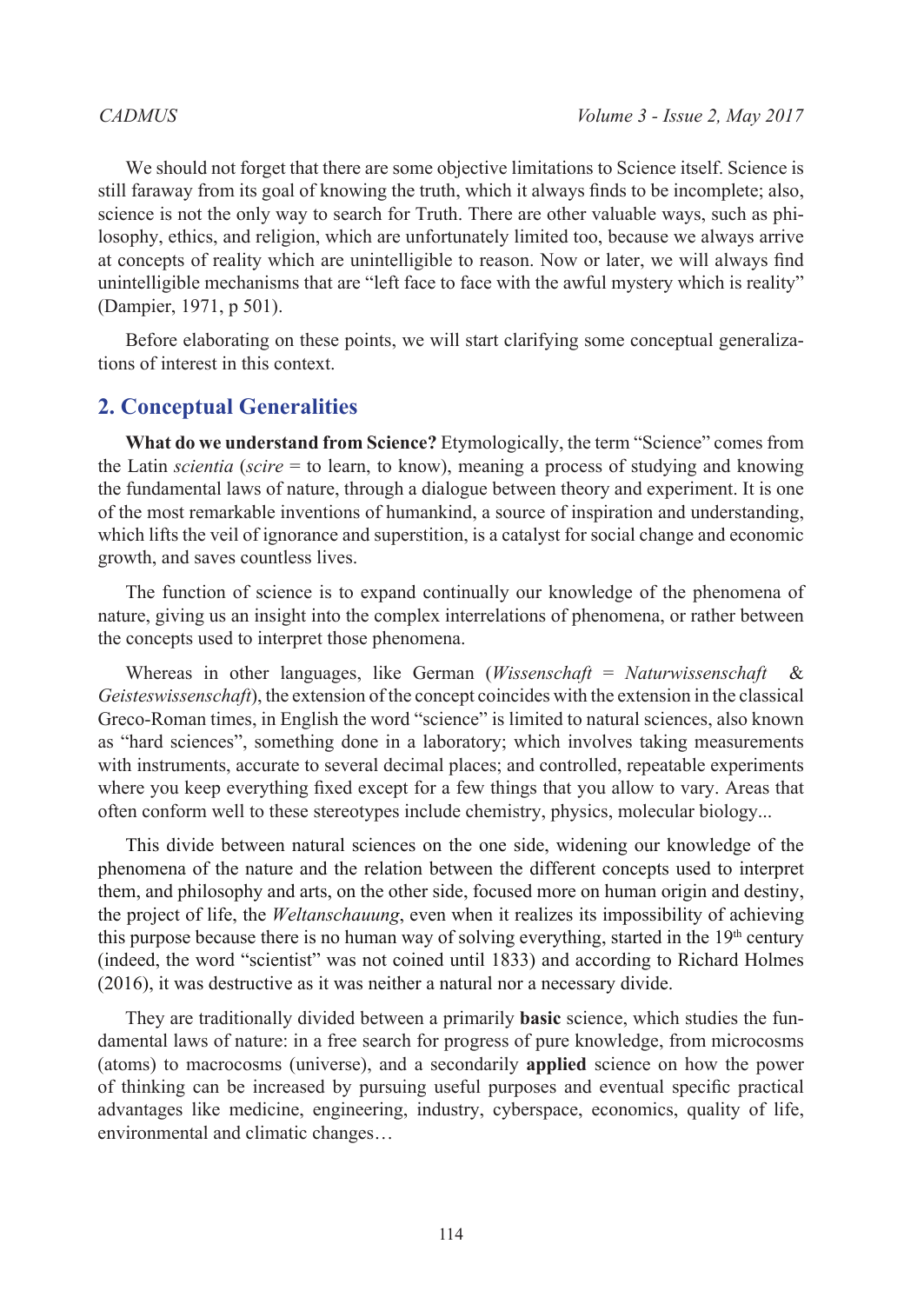A new call to abolish this traditional division came from Venkatesh Narayanamurti, former Dean of Harvard John A. Paulson School of Engineering and Applied Sciences (SEAS), in 2008, who described it as artificial, as it assumes a linear relationship that does not always exist—discovery goes both ways, while inventions draw on scientific knowledge and scientists gain insight from new devices and applications. Narayanamurti proposes organizing science as a cycle that moves from discovery to invention and back again, a highly nonlinear model, because they must feed on each other, in a crossand interdisciplinary work that breaks down disciplinary walls and encourages collaboration, which has been successful in some of the top scientific institutions. Some of the world's most important inventions

*"No single discipline can capture reality fully or claim to have the complete knowledge."*

were made not by basic scientists and applied scientists working sequentially in isolation, but by those who teamed up, sharing ideas and insights and even sometimes switching roles in cross- and interdisciplinary work. For instance, Bell Labs, home to many important discoveries, such as the development of the transistor in 1947, which laid the foundation for modern electronics and earned eight Nobel Prizes, blurred lines between disciplines, talented personnel, ample resources, and leadership (Powell, 2017).

There are other disciplines such as social sciences (sociology, economics, political science, history…), and human sciences (philosophy, ethics, theology, art, psychology, anthropology…), usually known as **soft sciences**. Do they really constitute science at all, and do they deserve to stand beside the hard sciences? A key problem is that the task of operationalizing intuitive concepts is inevitably more difficult and less exact in the soft sciences, because there are so many uncontrolled variables (Lang, 1975). Far from colonising social science under the banner of natural science, some social scientists consider their disciplines as science, and others want to think that the robustness of the philosophical approach is even more intense and transcendent than the so-called natural sciences, say, nuclear physics, because they offer achievements of great importance. Philosophy is forced to consider science as the best available evidence. In its intention of achieving a complete construction of reality, philosophy focuses on human origin and destiny, and its *Weltanschauung*, or project of life, even if it realizes the impossibility of achieving this purpose—solving all problems, because there is no human way of solving everything (see: Ramirez, in press).

### **3. Towards a Transdisciplinary Approach in the Natural & Social Sciences**

The science of the  $21<sup>st</sup>$  century is in most areas far too complex to be understood, let alone experimentally verified, by any one person. This necessity of knowing something in depth reveals how the different specialties of knowledge become continuously more specialized, erecting barriers between disciplines, even if, in the end, these barriers between disciplines may block the possibility of judging and of doing better. This is why we need an interdisciplinary approach, a cooperative integration between all the branches of sciences, with each branch competent in a restricted field, but in contact with the rest, keeping all the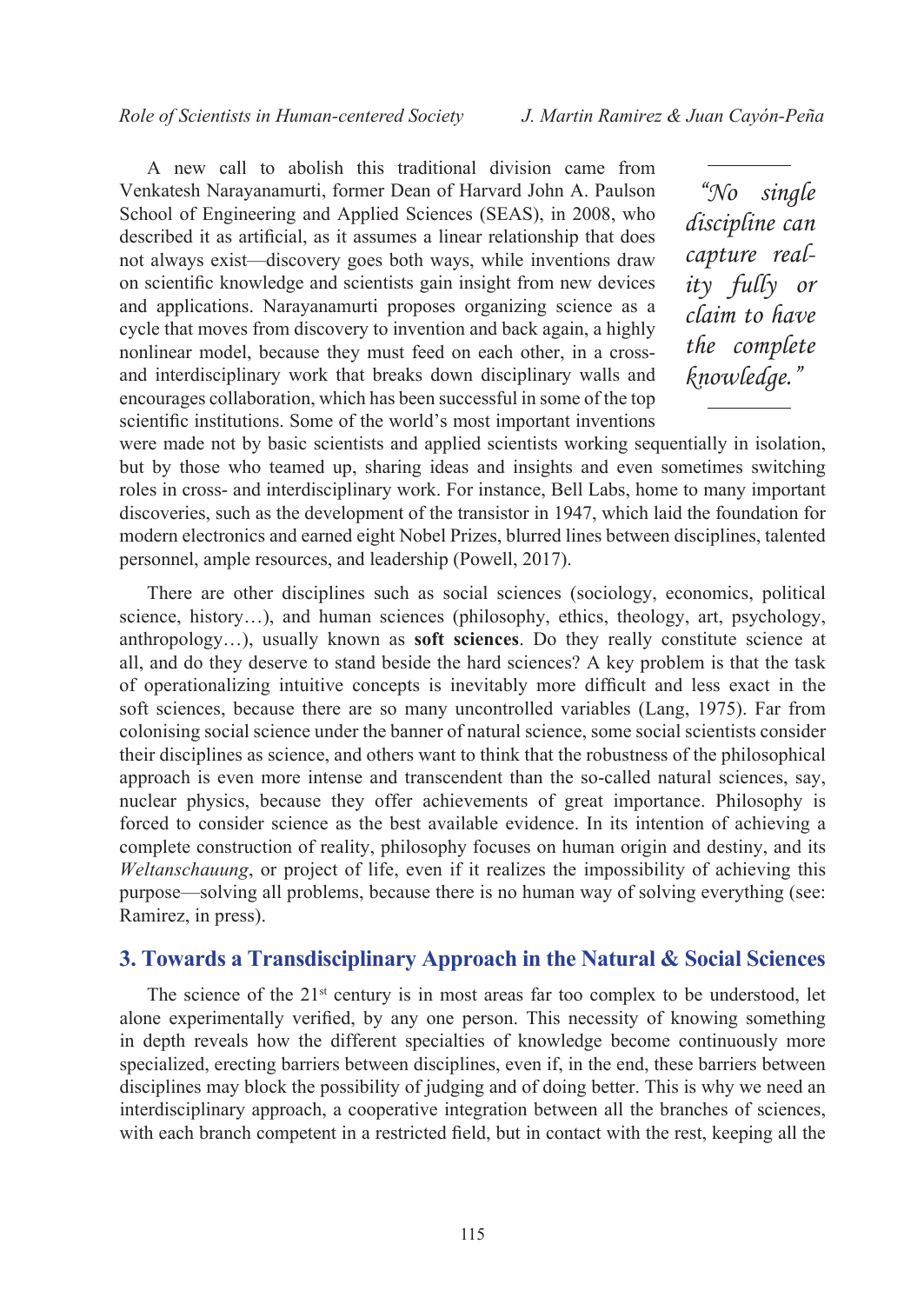subjects in permeating touch with each other, for better answers about being human and our single common Universe, because no single discipline can capture reality fully or claim to have the complete knowledge. "The moment a problem of any kind is encountered, recourse is always made to interdisciplinary solutions" (Giarini, 2002, p. 148). Moreover, conclusions from different disciplines cannot contradict one another. [Tooby & Cosmides, 2017].

*"Sciences and humanities are actually not independent, but interdependent ways of getting to know the world."*

These interconnections and comprehensive approaches are becoming more and more apparent at different levels: a) within a discipline, as the translational approach in medicine shows, "from field to bench, and from bench to bedside", i.e. before applying the adequate therapy (pharmacology or surgery), we have to know its pathology (abnormal) and, even prior to that, its physiology and structure (normal); and b) between all different disciplines of sciences and humanities, transferring knowledge gained in one discipline to others, with the very desirable goal of the integration of the human sciences, at some level, rendering coherent the areas where various disciplines overlap.

Sciences and humanities are actually not independent, but **interdependent** ways of getting to know the world. Both share a sense of reality that transcends time and place; hence their common interest in a fixed 'human nature'. This is tied to a way of thinking and a sense of knowing that are largely contemplative. As it may seem self-evident, and was regarded as important by Einstein, Bohr and the founders of quantum theory a century ago, and by Karl Popper, who argued that falsifiability was a hallmark of good science, "all our theorising and experimentation depends on particular philosophical background assumptions" about the world (Koch, 2004).

An especially good example of transferring knowledge gained in one discipline to others is the Viennese school, one of the most important intellectual schools of the  $20<sup>th</sup>$  century, which had a mixture of classes and nationalities, faiths and worldviews, amid a babble of peoples and languages. It was known as the *Wiener melange*. It found universal forms of communication, discovering what people had in common. For instance, a) Ernest Dichter, author of *The Strategy of Desire*, used the tools of psychoanalysis to revolutionise business; b) Paul Lazarsfeld, the founder of modern American sociology, applied his expertise in data and quantitative methods (he studied maths in Vienna, completing his doctorate on Einstein's gravitational theory) to examine public opinion, or market "field research"; and c) political economy, where the "Austrian school" of economists like Joseph Schumpeter, Ludwig von Mises and his student Friedrich Hayek, strongly influenced the revival of liberalism and conservatism in the West, overwhelmed by the collectivism and totalitarianism of the right and the left during the interwar years.

We would like to mention specially the greatest contribution of Hayek, who combined technical expertise in economics with a global breadth, publishing on law, sociology and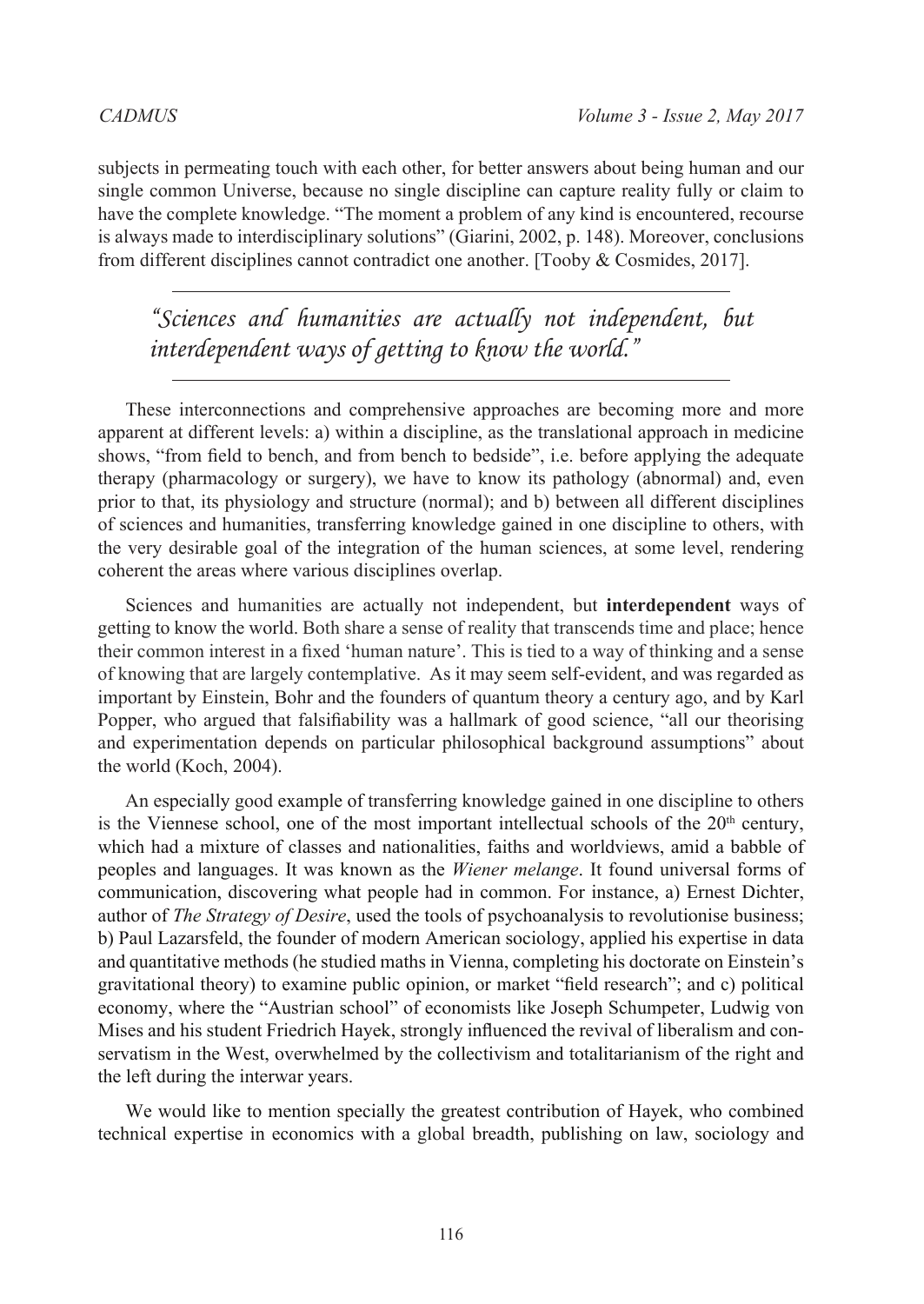more, to restore intellectual rigour to the free-market school, expositing in detail the "price mechanism" to show that socialist economics would not possibly work in theory, let alone in practice. In 1947, he founded the Mont Pelerin Society (MPS), along with Milton Friedman & Karl Popper (the "Chicago school" of economists was made up largely of MPS members) and his ideas were taken up again by a subsequent generation of politicians in the mid-1970s, including Margaret Thatcher and Ronald Reagan, He was the recipient of the 1974 Nobel Prize in Economic Sciences.

Why has the Viennese school produced ideas so influential in the West? Because it articulates a more convincing defence of freedom, placing the life experience of individuals rather than the abstractions of class, race and nationalism favoured by their opponents—at the heart of its intellectual enterprises. "I suddenly realised that Keynes and all the brilliant economic students in the room were interested in the behaviour of commodities, while I was interested in the behaviour of people," Peter Drucker, the founder of modern management theory, clearly stated after attending a lecture by John Maynard Keynes (The Economist, 2016).

We are aware that bridging disciplinary divides cannot be easily done. As the various disciplines model human behavior in distinct and sometimes incompatible ways, the task requires a common underlying model of individual human behavior, specialized and enriched to meet the particular needs of each discipline (Gintis, 2003). There is a lack of shared language between disciplines; insights from one field can be lost on researchers in another because of terminology differences, incompatible standards of evidence. And we may also find practical differences in funding different disciplines, and strong incentives created by the academic promotion process to do disciplinary, rather than interdisciplinary work. As Silk (2004) explains, "drawing the line between philosophy and physics has never been easy. Perhaps it is time to stop trying. The interface is ripe for exploration."

Consequently, a new transdisciplinary approach among all scientific disciplines, philosophy, art and theology included, can bring some badly needed insights probing into the meaning of our very existence. As MIT President L. Rafael Reif said, solving the great challenges of our time will require multidisciplinary problem-solving—bringing together expertise from science, technology, the social sciences, arts, and humanities. "We use the term the collective wisdom of MIT to solve a problem; now we're talking about collective wisdom of the world... working together to solve global problems" (Berglof, 2012).

### **4. Towards an Integrated and Comprehensive Technological Revolution**

We stand on the brink of a technological revolution that will fundamentally alter the way we live, work, and relate to one another. In its scale, scope, and complexity, the transformation will be unlike anything humankind has ever experienced before. We do not yet know just how it will unfold, but one thing is clear: the response to it must be integrated and comprehensive, involving all stakeholders of the global polity, from the public and private sectors to academia and civil society, as Klaus Schwab, Founder and Executive Chairman of the World Economic Forum, exposes in *The 4th Industrial Revolution* (2016).\*

<sup>\*</sup> The First Industrial Revolution used water and steam power to mechanize production; the Second used electric power to create mass production; the Third used electronics and information technology to automate production; a Fourth Industrial Revolution is building on the Third, the digital revolution that has been occurring since the middle of the last century.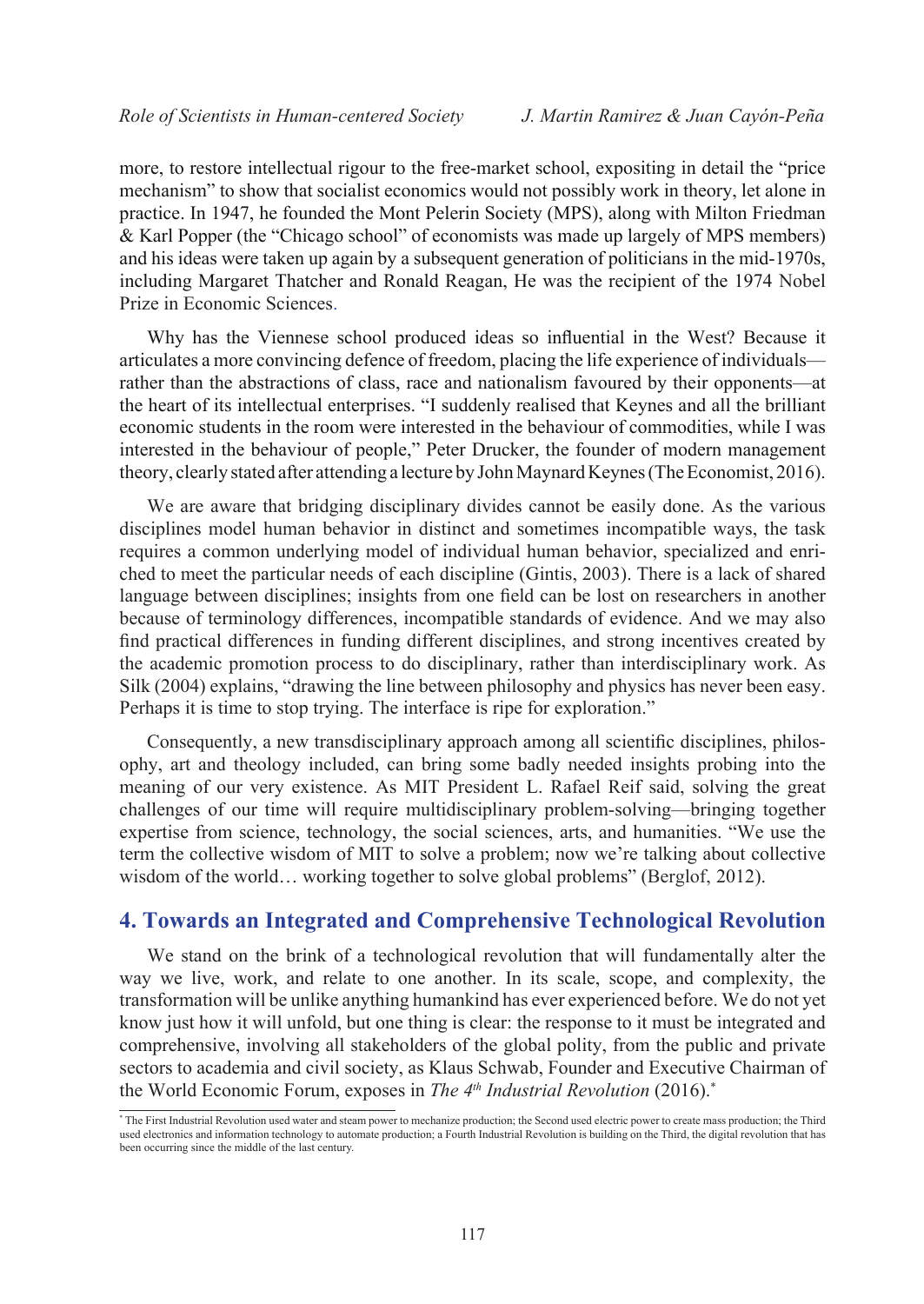This Fourth Industrial Revolution is characterized by a fusion of technologies that is blurring the lines between the physical, digital, and biological spheres: ubiquitous, mobile supercomputing, artificially intelligent (AI) robots, self-driving cars, neuro-technological brain enhancements, genetic editing… The evidence of dramatic change, which is happening at exponential speed, is all around us.

We cannot close our eyes to the information technology (IT) challenge. when diffusion is continuously spreading throughout the scientific world and everybody is investing more in it and in high-tech, and each time more intelligently. IT is an authentic revolution, with higher efficiency, more productivity and less transport expenses, resulting in an increase in quality of life.

*"The desire to know the unknown is what inspires humankind's search for knowledge."*

- a. Internet, a ubiquitous and an exponential growing web, has become the first global social organization, linking and bringing together different people into a single global cultural community, affecting international relations (Choucri, 2013) and forging a common sense of humanity;
- b. mobile phone usage and internet access have exponentially risen: social media has become important and fundamental, connecting families across vast distances, the internet is now quintessentially helpful for e-banking, education or medical reasons, or for market trading  $(80\%$  smartphones; smart cities...); in the case of migrants and refugees their importance goes well beyond staying in touch with people back home phones have become a lifeline, suggesting where they should go, and whom they should trust. They even help us in dealing with important risks too, such as rumors leading to misinformation, or sensitive data falling into the wrong hands
- c. artificial intelligence may help improve our decision-making capacity, and unravel the complexity of biology (producing drugs) and advanced human health (diagnose), given that living organisms are complex systems which process information using a combination of hardware and software (The Economist, 2017)
- d. Internet of Things (IoT) is going to change business more than the industrial revolution did one century ago, encouraging innovation and offering prediction and prevention as one of its most valuable assets; it requires interoperability among all the different systems and kinds of applications; for instance, a smart city with a digital ecosystem including citizens, universities, hospitals, companies, government…

Even if we cannot live without IT, we should not forget that its use is not free of risk: social media webs, so efficient for agglutination of attention, are not appropriate for a public discourse, given their volatility: they are uncontrollable, unstable, short-lived and amorphous, appear suddenly and disperse with the same speed, showing a lack of stability, consistency and credibility, as the Korean philosopher Byung-Chul Han (2017) argues: digital communication enables instantaneous, impulsive reaction, being in fact responsible for the disintegration of community and public space. Suspicions about security have also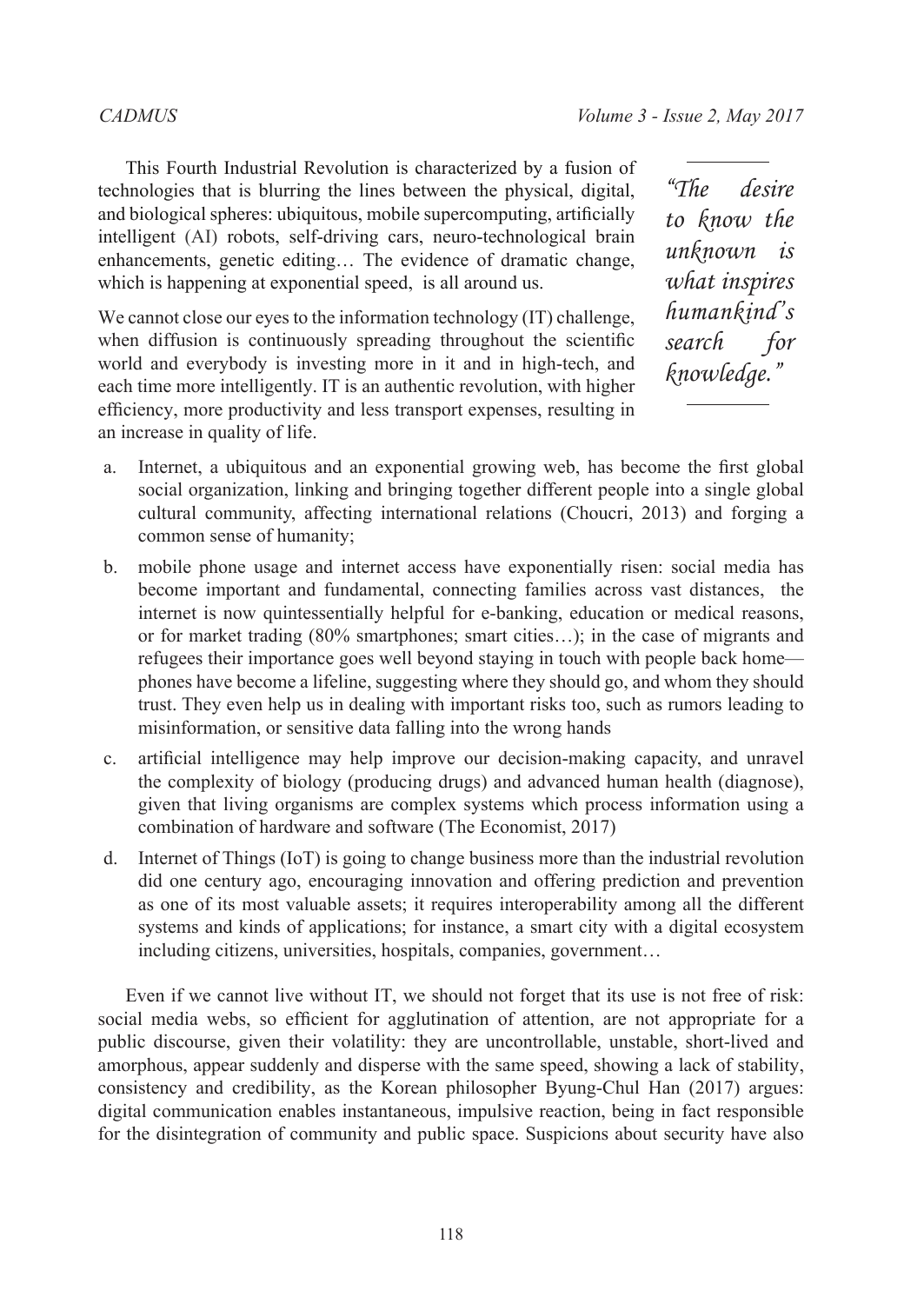risen, given the vulnerability of the present digitally connected cyber world (Ramirez  $\&$ Garcia-Segura, 2017).

The most important comment, however, is that the last decision belongs to humans, because we are the ones who have to know how to use these new concepts adequately, knowing how to discriminate in the event of eventual risks inherent to their above described whirl.

### **5. Limits of Sciences**

The continuous appearance of new scientific discoveries—some by serendipity, like the usefulness of some drugs or the law of gravity, which was discovered after Newton observed the fall of an apple shows that **science has no borders**. Once, when Max Planck went to Munich to study Physics in 1875, somebody advised him not to do so because "there was nothing left to be discovered", when it is probably Physics that shows better the living continuity of knowledge (Zichichi, 1990; Weatherall, 2016). The desire to know the unknown is what inspires humankind's search for knowledge; the more we know, the more questions we ask. We want our understanding to be completely harmonious, which is never totally accomplished.

*"What is important is not the objective reality, but s u b j e c t i v e perception."*

Science's quest for knowledge about reality presupposes the importance of truth, both as an end in itself and as a means for resolving problems. When we are using science, we are trying to arrive at the truth. In many disciplines, we want the truth to translate into something that works. But if it is not true, it is not going to speed up computer software, it is not going to save lives and it is not going to improve quality of life. However, experience says that science can only disclose certain aspects of reality, but not the whole truth. Universal truth is beyond the scope of any scientific enterprise. **Science is not synonymous with truth**. Let us base this assertion on a couple of arguments: the tentative nature of Science, by definition, the subjectivity of the perception, and the undeniable fact of the existence of many scientific studies subject to error and to fraud.

a. The **nature of Science is tentative** by definition, by a scientific self-limitation to believe only what is empirically verifiable, and the emphasis that reality is measurable (Dupré, 2001); scientific concepts are not realities, but just models: Science is a hypothesis which produces laws which, to be universally acceptable, do not need to have an overall contradiction, even when described from different coordinate systems. Examples of common assumptions, which have played significant roles in pursuit of truth: the laws of energy conservation and of entropy increase, causality, constant light velocity in vacuum… Science expands our knowledge of nature, giving us an insight into the complex interrelations of phenomena, or rather between the concepts in which phenomena are expressed.

But these generalizations, even if they are universally accepted as ultimate scientific concepts, have often proven to be mistaken; they are just inductions, which may be useful, only working hypotheses, drawing more or less probabilistic conclusions.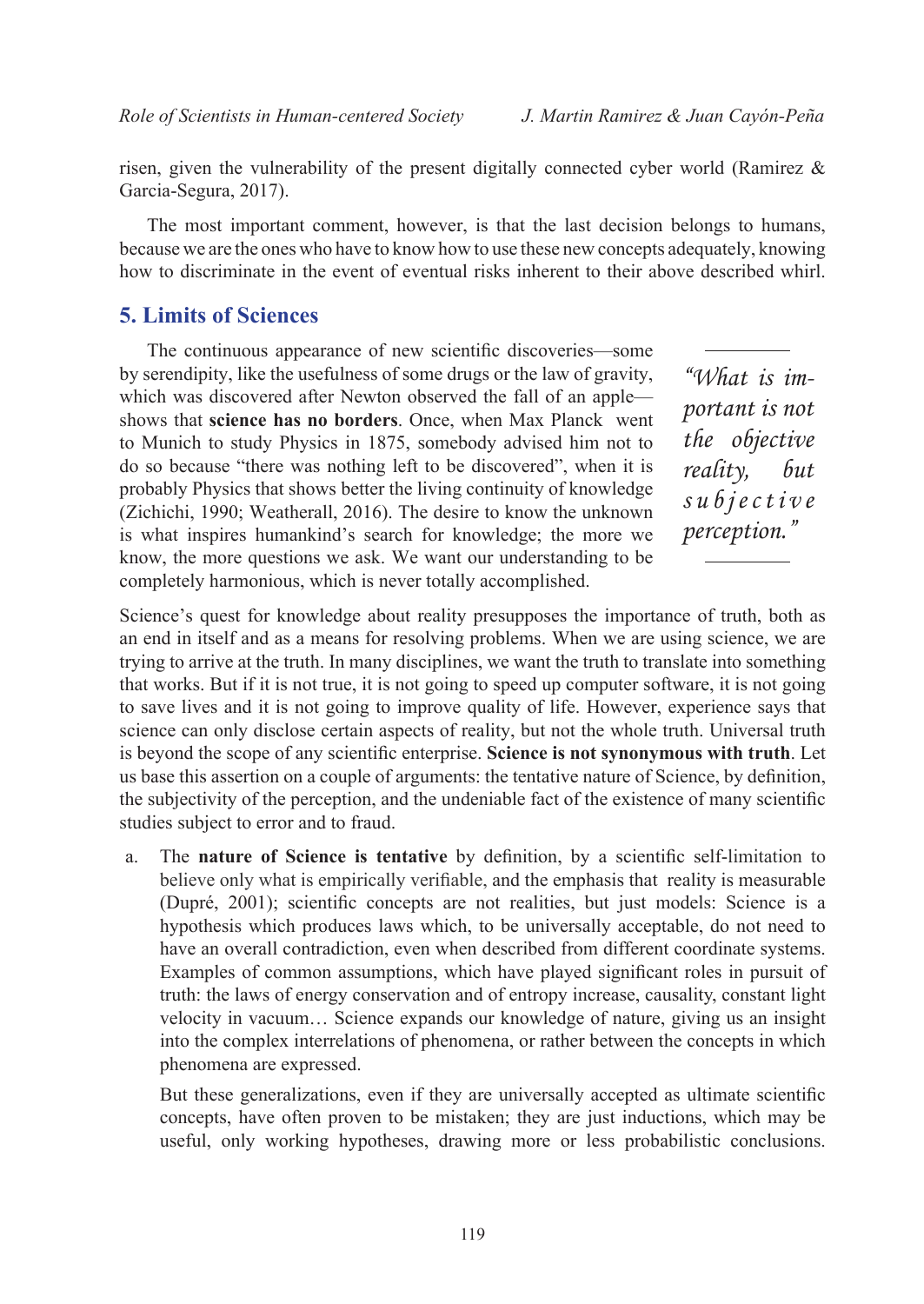Science, thus, is only a guide to what is probable, an affair of probability; even if the odds in favor of much of it are very high, it is impossible to reach the exact complete knowledge. There are **no scientific dogmas**, there are no certainties in science: all scientific theory is open to challenge; scientific findings cannot be ignored, nor treated as mere matters of faith.

b. **What is important is not the objective reality, but subjective perception**. Even when we accept the old scholastic dictum *nihil est in intellectu quod prius non fuerit in sensu*, science only gives information about what is apprehended by the senses. This does not imply that all we perceive is an objective reflex of the physical reality: we can never know what things are like 'in themselves', independent of how our minds format what we perceive, as Immanuel Kant's quite sensible contention asserted. This implies, for example, that what is true of the world for humans is probably different from what is true for an elephant or an *E. coli*.

Our own experience tells us that the subjective perceived phenomena, the human sensations, are not reliable, because what is perceived cannot be separated from the perceiver. Knowledge is inevitably constructed by the knower in interaction with his nervous activity, and we should never forget that each scientist has his own values, priorities and may also have all sorts of cognitive biases, prejudices or unfounded speculations (Popper, 1932). Much of the public hears what it wants to hear. Thus, although science attempts to unify different ideas, prejudice and self-righteousness, it bases itself on an illusion from a particular viewpoint, and there may be struggles. Many things have to be scientifically understood. We are far from understanding the truth (Ameniya, 2017).

The same things may look different if our viewpoint is different, as it is evident from the quite well known Indian tale about six blind men who touch an elephant to learn what it is like: The one who feels the leg says the elephant is like a pillar; the one who feels the tail says the elephant is like a rope; the one who feels the trunk says the elephant is like a tree branch; the one who feels the ear says the elephant is like a hand fan; the one who feels the belly says the elephant is like a wall; and the one who feels the tusk says the elephant is like a solid pipe. The different interpretations of the elephant imply that one's subjective experience is inherently limited by its failure to account for other truths or a totality of truth. At various times the parable has provided insight into the relativism, opaqueness or inexpressible nature of truth, the behavior of experts in fields where there is a deficit or inaccessibility of information, the need for communication, and respect for different perspectives. We cannot thus ignore the subjective experiences and the limitation of our faculties of perception, given that the human cognitive capacity is limited.

c. The daily experience also tells us that many scientific studies are **subject to error**: for instance, wine testers have more sophisticated sensations than ordinary people; the visual field does not perceive any blind spot, even if there is one, known as *optic papilla*, in the area of the retina where the optic nerve arises; the *phi phenomenon* takes place when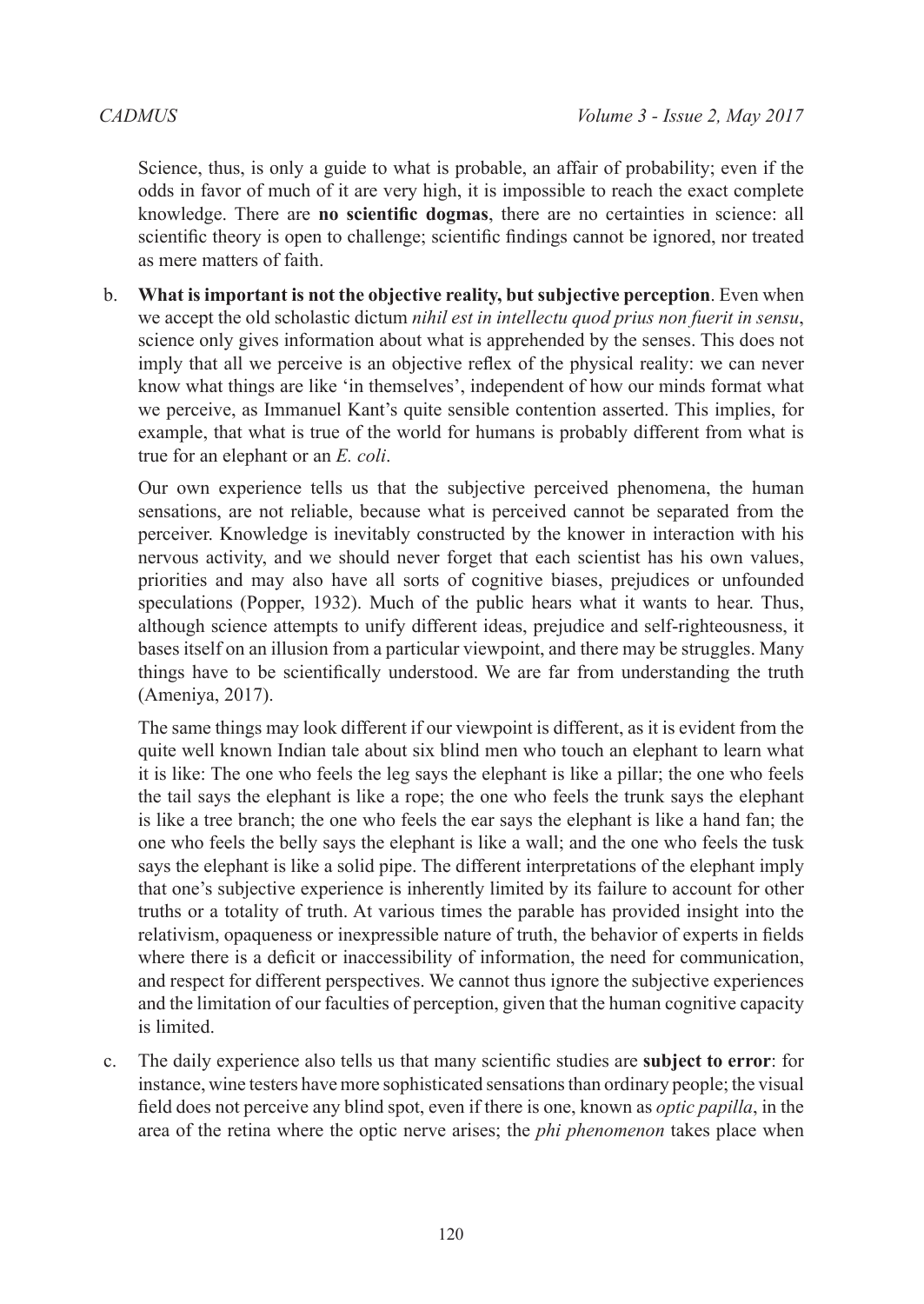two successive lights are turned on, a sensation of movement of light is perceived, even if in reality nothing moves; or take *cryptomnesia*, the capacity of remembering something we are not conscious of remembering, mixing real and imaginary memories.

d. Many aspects of scientific progress may also be inhibited by **fraud,** not unusual at all, since that the scientific system is based on trust: some 14% of scientists say that they have witnessed it (Clark, 2017). For instance, given the logistical difficulties of providing visual evidence or replicating precisely remote field work, there may be a number of irreproducible (and often poorly conducted) studies, which may foment dishonesty, when scientists or researchers invent data, but which in reality may have come from major manipulation to outright fabrication of data.

### **6. Reality goes beyond the Limits of Science**

We have just asserted that science only gives information about what is apprehended by the senses, but these senses do not reveal the Reality. This does not necessarily have to be restricted to physical terms, by suppressing its subjective dimensions, even if—we have to admit it—these observations are subtler. If we want to understand the human being and the universe, science has a lot to say, but it is not the only test of validity. The uniqueness of a human mind is its ability to think about things which do not fall under the senses. There are other ways of knowledge, but to see life steadily and as a whole, we need something that will overpass the limits of science, ethics, philosophy, art and theology, all of them equally valid and limited in isolation, like science.

Science has plenty to say about many aspects of the world—about art, drawings, paintings, poetry, sports, anything you mention…, but it has nothing or very little—to say about many other basic questions, such as: What was the beginning of the universe\* ? What is the universe made of† ? Might an alternative model of gravity remove its *raison d'être*? What is the origin of life on Earth? Are we alone in the universe or is there a probability of life elsewhere in the universe? What is human nature? How much can human life span be extended? How do organisms know when to stop growing? Can cancer be cured or ageing be stopped? What genetic changes made us uniquely human? Is "consciousness" present outside of organisms? Is morality hard-wired into the brain? What are the limits of learning by machines? and so on (Weiss, 2005).

Given the enormous complexity of reality, there will always be things unintelligible to the human mind. For instance, the existence of moral values, social institutions, God… cannot be subject to experimental tests, but it does not mean that they do not exist. We need them as pilots of our life and our social relations. The **vision of the human being** searching for a purpose in life thus **transcends scientific knowledge**. *Ignoramus, Ignorabimus!*

<sup>\*</sup> All we have are theoretical assumptions which have not been tested by experiment

<sup>†</sup> Until last century it was thought that the universe was composed of atoms and light; now we know that, besides the atoms, composed of protons, neutrons and electrons, dark energy exists, which has a gravitationally repulsive effect (without it, the experimental facts of the universe expanding at an accelerating speed cannot be explained), and dark matter, composed of one or more species of sub-atomic particles that interact very weakly with ordinary matter, too (without dark matter, the revolting galaxy in which the solar system exists would be disintegrated by centrifugal force) (NASA, 2014; Ameniya, 2017)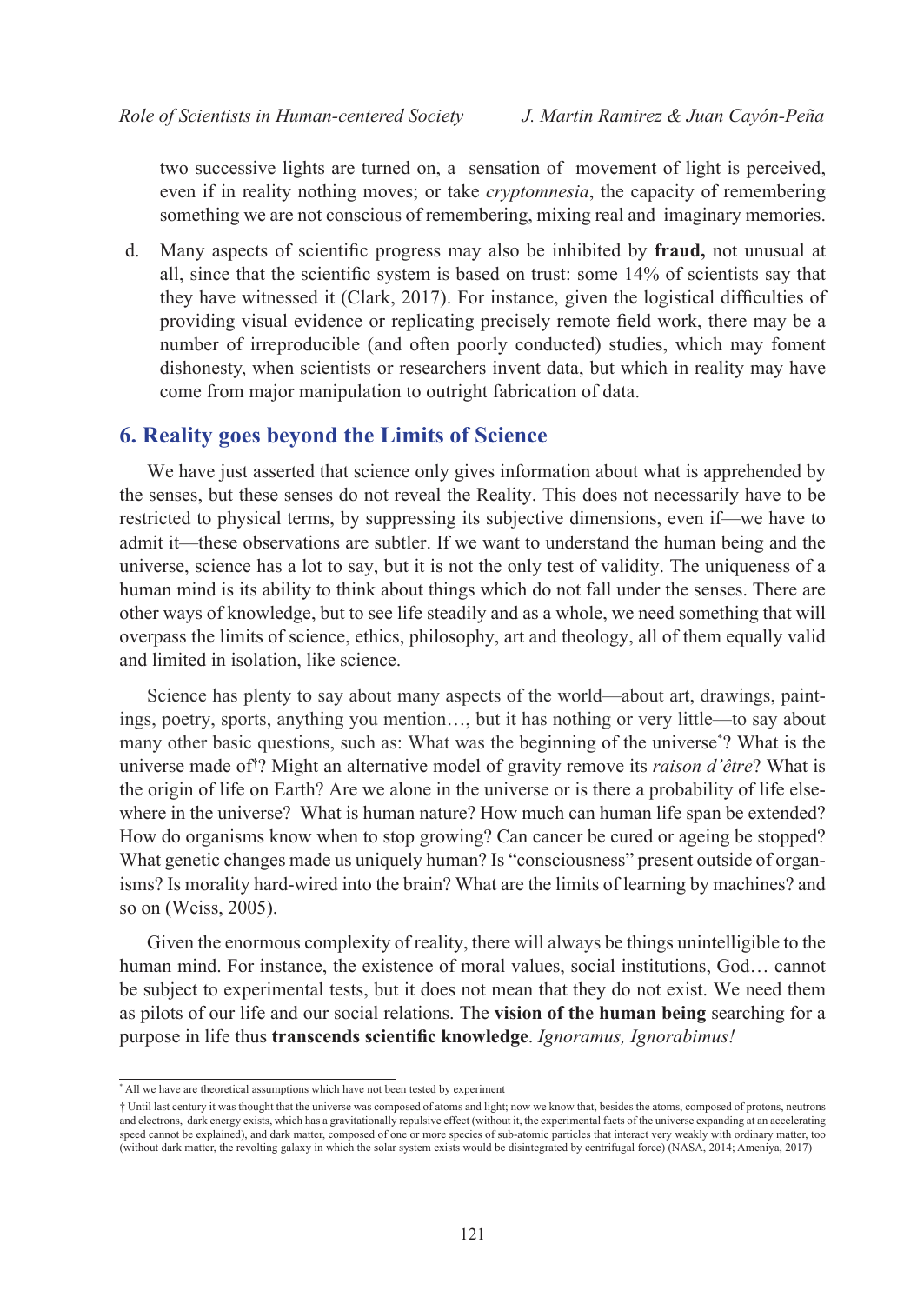Faith (belief in what we don't know) is a normal part of human cognition, founded on our direct experience. Belief is a decision rationally as fundamental, and consequently at least as respectable, as no belief. We dare to say that **everybody has faith**. Obviously, 'believers' may feel religious needs, seeing life in a transcendent world: "we need the apprehension of a sacred mystery, the sense of communion with a Divine Power, that constitute the ultimate basis of religion" (Dampler, 1971, XXII). Others, even if we are color-blind and have no religious sense, still use faith in acceptance of science, because, otherwise, we would not accept any science that we have not personally studied ourselves and get convinced of the evidence presented.

We would like to add to these considerations that there is a need for a **bridge between science and religion**, because both have things to say about the same subject matter. They are different ways of studying the same territory; they have different kinds of things to say; they are different phases in humanity's attempt to understand the world, and they each have a strong contribution to make to the efforts of humans to cope with life. Some aspects of the world can be known through empirical observation; others, through religious thought. Science tells us more and more about how things work. Why they work, and what is the overarching reality, are issues of an evolving religion. Science without religion is soulless. Religion without science is superstition, or, as Einstein stated, "science without religion is lame; religion without science is blind" (Ake, 2001). Consequently, science and religion should not be seen as conflicting forces; on the contrary, they have to progress and share the same pedestal: science has to be inspired by values such as love for Creation, respect for life and promotion of human dignity.

In sum, recognizing the limits of scientific knowledge—science does not have the last word—includes an explicit recognition of the tentative nature of science, combined with the fact that some things are, theoretically, unknowable scientifically. In the end, we seem to be brought to the theologian dictum of Tertullian, *credo quia absurdum.*

### **7. How Scientists can help create a Human-centered Society**

In spite of their limitations, scientists can play an important role in favouring a humancentered society. We suggest a few simple examples of how this may be done.

7.1. An international team of experts, after estimating that as much as 85% of the US biomedical research effort is wasted, has recently produced a manifesto with a master plan to improve the quality of scientific research, "to perform good, reliable, credible, reproducible, trustworthy, useful science" (Ioannidis, 2017). Its goal is to increase the speed at which researchers get closer to the truth, taking into account four major categories: methods, reporting and dissemination, reproducibility, and evaluation and incentives. Who are responsible for improving the quality of science? Not just the researchers, but also other stakeholders, such as research institutions, scientific journals, funders and regulatory agencies. Fomenting scientific knowledge and enhancing crosscultural connections and joint cooperative research have to be their main goal.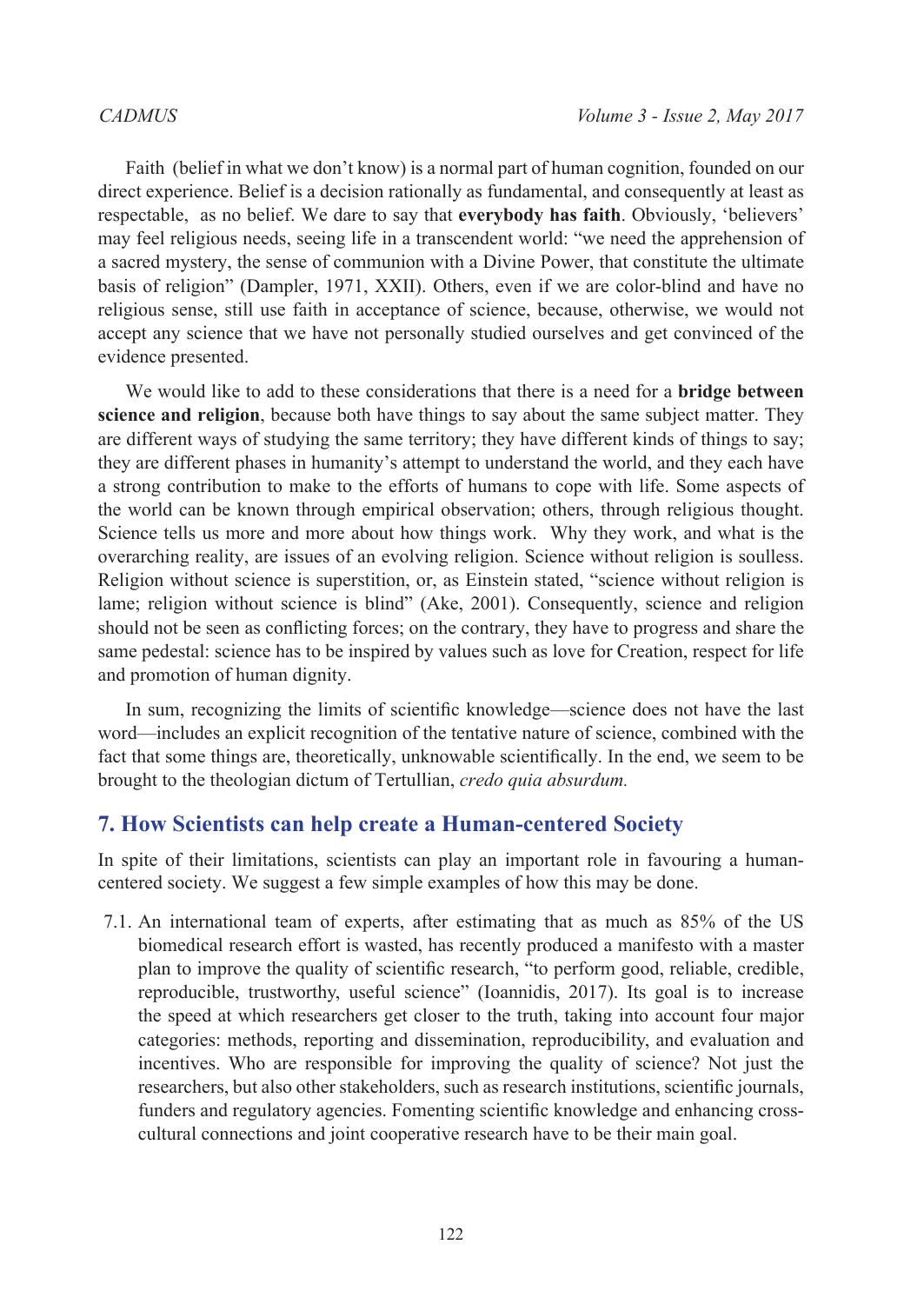7.2. **Scientific cooperation in easing relations between governments:** Science is fundamentally an interactive, cooperative pursuit, which allows us to expose the results of research to review and critique through a common language to more easily cross cultures and borders.

Rachel Rothschild, analysing centers on The European Monitoring and Evaluation Programme (EMEP), which was designed to investigate the pollutants causing acid rain and began operations under the United Nations Economic Commission for Europe in 1977, notes that the creation of the EMEP is an evidence of how addressing global environmental concerns can pave the way for easing geopolitical conflicts. "EMEP's formation illuminates the importance of developing technological networks and international research projects on acid rain in furthering both détente among European countries as well as international research and policies for environmental protection" (Rothschild, 2016).

The impetus for cooperating across the Iron Curtain on air pollution monitoring came from a group of scientists and environmental officials in Norway working on acid rain. Despite security concerns over disclosing power plant locations and resistance on placing pollution monitoring stations within the Soviet Union, the Scandinavian scientists were eventually able to secure the commitment of the Communist bloc to a Europe-wide environmental research program—a breakthrough that resulted in limited technological cooperation. This development helped ease Cold War tensions, fostering subsequent political relationships, which culminated in the 1979 UN Convention on Long-range Transboundary Air Pollution.

Another example is how science brought Americans and Russians together, just after the dissolution of the Soviet Union and the end of Cold War, in late 1993, a US-Russian collaboration into sensitive areas, like the safety and security of nuclear weapons and materials. The Russian Federal Nuclear Center VNIIEF and Los Alamos National Laboratory conducted a ground-breaking joint experiment to study high-temperature superconductivity in ultra-high magnetic fields, sharing each other's previously highly secret sites on nuclear weapons programs. VNIIEF sent to Los Alamos explosive magnetic flux compression generators from Russia, which were charged with USsupplied explosives and stationary pulsed power machines to produce ultra-high electrical currents and magnetic fields that, in turn, produced a wide range of highenergy density environments needed to pursue a unique approach to civilian nuclear fusion. This joint collaboration resulted in over 400 joint publications and presentations between 1993 and 2013, and opened the door for joint work in other areas(Hecker, 2016)*.*

These stories clearly demonstrate that countries can achieve some scientific collaboration by working together, although it is less evident whether scientific cooperation can become a precursor for political collaboration, i.e. whether science would be a driver for peace, bringing peace to the region or the whole issue is just wishful thinking. We hope science would play its part.

7.3. **Improving the public's understanding of socially relevant science:** The ubiquitous impact of science-based information and technologies in everyday life suggests that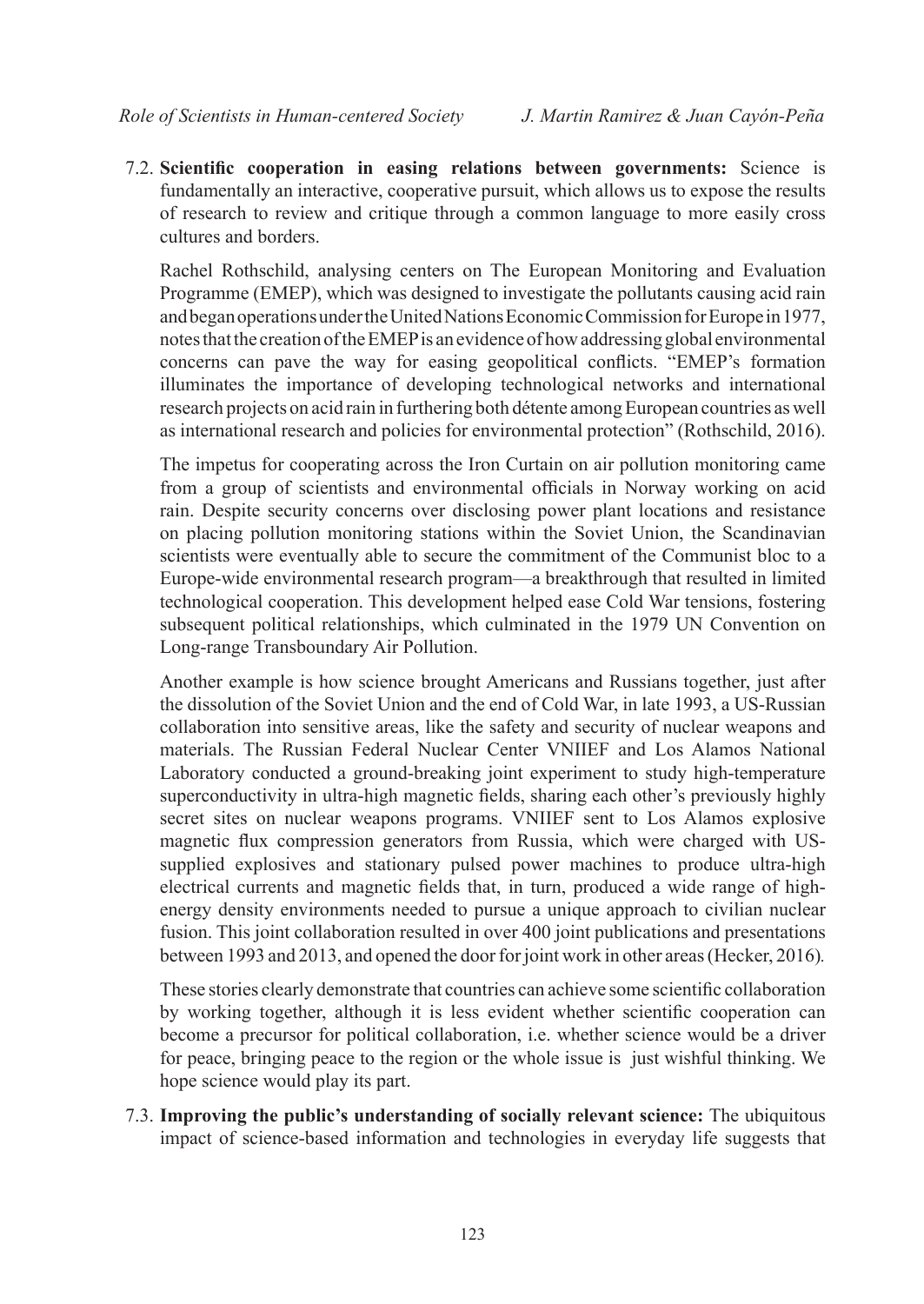misunderstanding how science works can have serious consequences. Although the fake news phenomenon in the context of science is not at all new, social media disseminates this kind of news much faster among online social networks. There is an increasing need for the scientific community to have a more prominent role in social media, because people's decisions and strongly held beliefs are often at odds with the conclusions and recommendations of empirical studies and scientific consensus; they can be influenced by unscientific mass media and widely publicized campaigns providing inaccurate information via disconnections between human emotion and rationality. Surrounded by like-minded friends and followers, opinions are reinforced and become more extreme, because simply presenting facts is unlikely to change beliefs when those beliefs are rooted in the values and groupthink of a community. It should bring us a necessary shot of humility: be sceptical of your own knowledge, and the wisdom of your crowd (Regan, 2017; Sloman & Fernbach, 2017).

People often have strong opinions about issues they understand little about. In some cases, the implications of misunderstanding or rejecting science are more or less harmless, because what the public admires is a sense of wonder and fun about the world, or answers to big existential questions, such as the popularization of physics, of animal behaviour, of how brain works; or if someone believes the Earth is the centre of the Universe or if there are other planetary systems, like the TRAPPIST-1 that was recently announced by NASA. Does it really matter to our daily life?

In other cases, however, the issues that people face in their lives can be socially relevant or even critical, like when they are focused on uncertainty perhaps under the label of environment, health or food. Here are a few examples:

a. **Vaccination** is a particularly important issue to think about here, given the rise of the anti-vaccination (anti-VAX) movement that has the potential to reverse the health gains achieved through one of the most powerful interventions in medical history. Researchers estimate that between 1963 and 2015, in the U.S. alone, nearly 200 million cases of polio, measles, mumps, rubella, varicella, adenovirus, rabies and hepatitis A and approximately 450,000 deaths from these diseases were prevented, thanks to the development of a human cell strain that allowed vaccines to be produced safely, with Leonard Hayflick's discovery of WI-38, in 1962, to safely grow the viruses needed to produce vaccines against more than 10 diseases. The anti-VAX is an emotionallycharged phenomenon distrusting healthcare, undervaluing many vaccine-preventable diseases that have become much less common, like smallpox and polio. It is based on a flawed debunking of a chronological (but not causal) relationship between vaccination and autism, based on a falsified and discredited study by Andrew Wakefield in 1998, that has since been shown to be fraudulent but often highly cited. Vaccine refusal is not just a problem for unvaccinated children (measles outbreaks), but for everybody because it endangers the health of an entire generation of children, lowering local herd immunity.\* But if enough people forego vaccination, vaccine-preventable disease outbreaks can

<sup>\*</sup> Local herd immunity means that when almost everyone in a community is immunized against a disease, if an unimmunized person becomes infected, the disease has little opportunity to spread because there are very few unprotected hosts.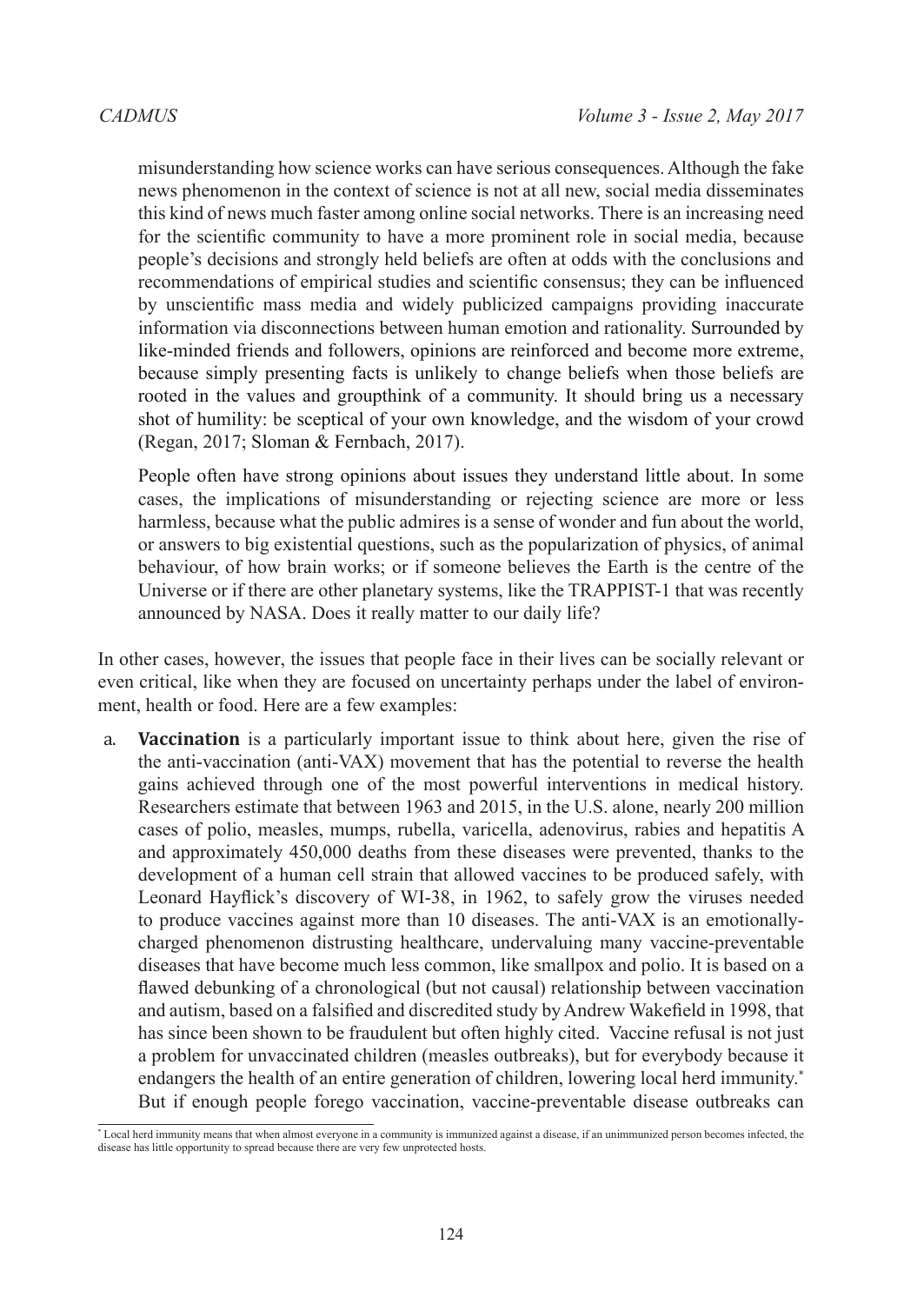occur since the disease spreads among unprotected individuals, as the recent emergence of some diseases that were previously considered dormant in Western countries, such as a revival of measles, pertussis, mumps and rubella demonstrates (S. Jay Olshansky & Leonard Hayflick, cited by Parmet, 2017).

- b. Another example of myths and not medically validated alternative therapies may be found among cancer patients. After an endless series of eventually not-so-efficient **oncotherapy** of some kinds of cancer, and the inherent feeling that death may be close, the despair of many patients is quite understandable, which may lead them to look for any type of alternative assistance *agarrándose a cualquier clavo ardiente,* as we say in Spanish, like grasping at straws, as a last resort, even if most of them have not been proven to be efficient. In the '60s-'70s of the last century, the public opinion seemed to consider nuclear energy as a panacea, as a healer of illness such as cancer, heart insufficiency, lung emphysema… Top class restaurants were offering highly radioactive bottled water; we do remember a Bohemian spa in Joachimsthal, next to a uranium mine, offering thermal water, radioactive from uranium mines. Nowadays we know that, used in high amount, they can be cancerogenous. We may also find other alternatives: Gerson diet, reflexology, chiropractics, neurolinguistic programming…\* Leaving aside the quite unacceptable chrematistics abuse of these situations by some "practitioners", however, this decision may be understandable in certain cases when one cannot find any other solution. Is this not reason enough for resorting to homeopathic therapy?
- c. There is an increasing trend among many people to favor "clean", healthy diets, even if they have not been diagnosed with any intolerance. These people prefer ecological and sustainable agriculture, choose containers or smoothies with the words "bio" or "detox", and eat foodstuff without lactose, sugar, flour or palm oil just because it seems healthy to them, and, on the other side, they worry about eventual toxins or artificial ingredients in processed frozen or junk food, which may reduce its nutritional value, lead to overweight, or even enhance the risk of diabetes or cancer, demonizing them as "pure poison". A few decades ago, the 'danger' was the saturated or trans fats; nowadays it seems sugar has become the main 'devil'; it was quite advisable to eat the blue fish not long ago because of its omega-3 acids, but now, the issue is quite dubious given the presence of too many heavy metals in it; whereas some people suggest that coffee may be 'a bomb' within our organism, others, on the contrary, say that caffeine even might cure cancer; are eggs good or bad?; quinoa is quite in (it has become a good source of income for South American farmers), because it seems to be the panacea: it leads to lower cholesterol and less body weight, due to saponines that alterate the permeability of intestines, but when you wash it, before eating, the saponine goes away.

Similar comments may be made on another scientific myth according to which antioxidants are good and free radicals are bad. By the 1990s, many people were taking antioxidant supplements, such as vitamin C and carotene, based on the theory that free radicals cause

<sup>\*</sup> For instance, the Spanish Group of Cancer Patients (GEPAC) has published a manual where "78 myths" are mentioned. GEPAC (2016), *Mitos y pseudoterapias.*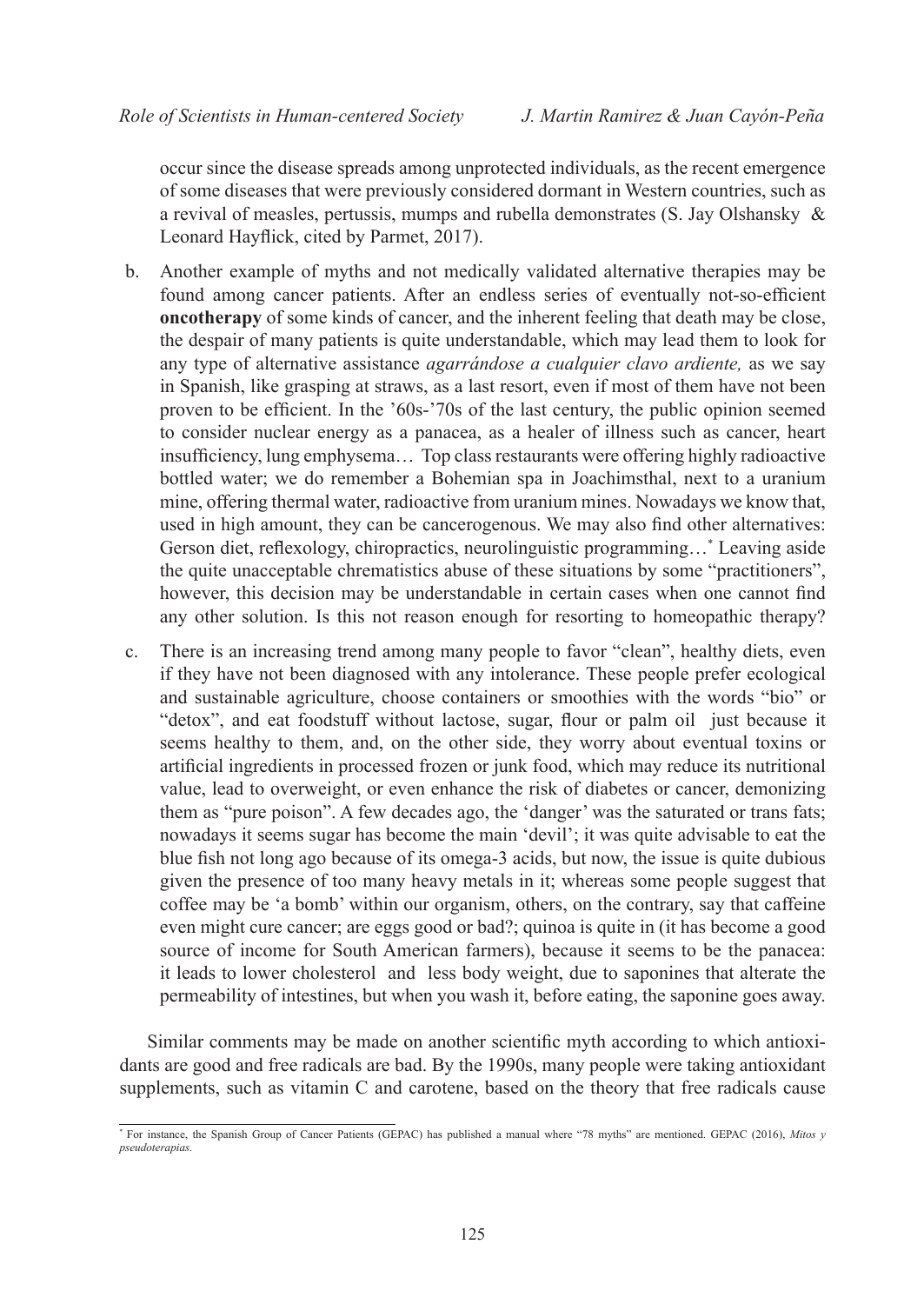ageing as proposed by Denham Harman (free radicals would be reactive molecules that build up in the body as by-products of metabolism and lead to cellular damage), assuming the corollary that molecules that neutralize free radicals, such as antioxidants, were good for human health. Yet in the early 2000s, scientists trying to build on the theory encountered bewildering results: mice genetically engineered to overproduce free radicals lived just as long as normal mice (Doonan, et al., 2008), and those engineered to overproduce antioxidants didn't live any longer than normal (Pérez, et al. 2009). It was the first of an onslaught of negative data, which initially proved difficult to publish. David Gems started to publish his own negative results in 2003, and then, one study in humans (Ristow, et al., 2009) showed that antioxidant supplements prevent the health-promoting effects of exercise, and another associated them with higher mortality (Bjelakovic, Nikolova & Gluud, 2013). Today, most researchers working on ageing agree that free radicals can cause cellular damage, and that this seems to be a normal part of the body's reaction to stress. And the idea still holds back publications on possible benefits of free radicals (Ristow, et al., 2009). Some researchers also question the broader assumption that molecular damage of any kind causes ageing. "There's a question mark about whether really the whole thing should be chucked out," says Gems. The trouble, he says, is that "people don't know where to go now" (Keaney & Gems, 2003; Scudellari, 2015).

All this is going out of our hands, leading towards what is known as **orthorexia**, which is the term for a condition that includes symptoms of obsessive behavior in pursuit of a healthy diet: if certain diets were previously rejected because of certain elements, considered prohibitive, these days the main problem is with conservatives or colorants, antioxidants, additives which pretend to conserve the life of products, avoiding mold or micro-organisms which destroy the food, emulsions which prevent the food from sticking to different surfaces, and thickeners which give body to sauces and stews. All food has chemicals; even milk contains thiamine and riboflavin, i.e., vitamins B1 and B2; and those called "functional foods"—because they affirm to have more nutrients like calcium or Omega-3—keep adding chemicals to the original product. All this does not make much sense to a world that flees from the "artificial" searching for the 100 % pure and natural (Quintas, 2017).

The main aim of dietetic guidelines, rather than being red nutritional advice, should be to help keep an ordered meal, adapted to each local cultural habits; f.i. 5 fruits/day, eat every 3 hrs, no carbohydrats after 5 PM, one glass of wine or beer… In few words, just follow common sense!

**How can scientists influence what is being presented in social platforms?** By articulating how this kind of science works when they talk to journalists, or when they advise policymakers. For instance, since as humans, we have all sorts of cognitive biases that come into play when we try to evaluate the risks posed by any decision, scientists should offer an alternative to bias-based decisions, enabling leaders to create more effective policies and avoid a "cure" which may be worse than the disease. We are aware that using inaccurate and false information in the context of science is much murkier and unclear, because usually there is no clear dichotomy between fake news and real news, it challenges the position of science as a singular guide to decision-making, and because it involves owning up to not having all of the answers all the time while still maintaining a sense of authority.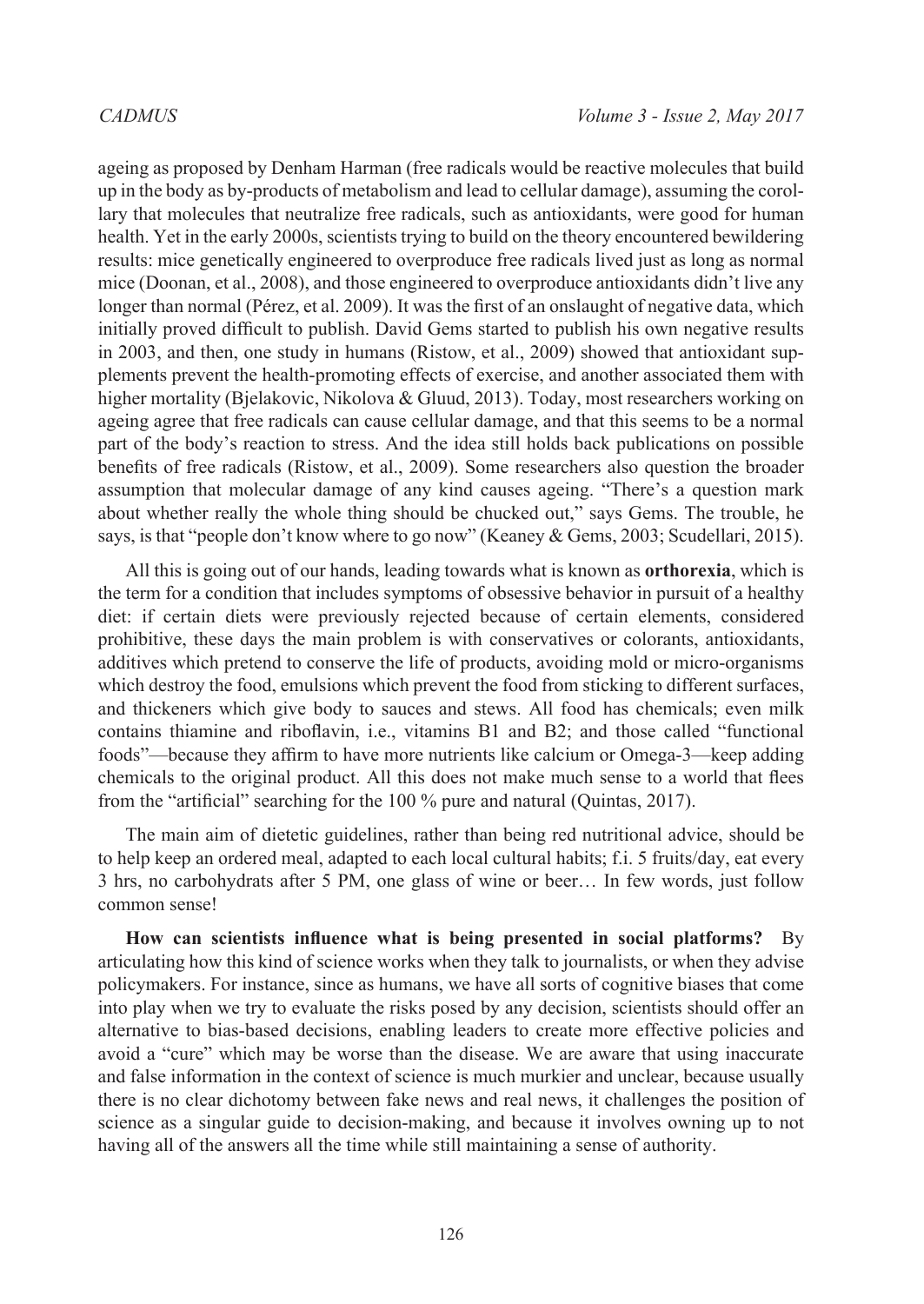But if we want "to inoculate" the public against popular sticky misinformation campaigns, including the damaging influence of some fake news that circulates on scientific matters propagating myths on whatever topic, we cannot risk leaving this task in the hands of journalists because, besides not being well-trained to assess the validity of all studies (many of you may have already heard the difference between a scholar and a journalist: a scholar is somebody who knows a lot about very few things, whereas a journalist knows very little about a lot many things), they are attracted by the human interest of a news and the hope of creating an attractive headline.

*"Scientists cannot neglect the ethical responsibility concerning their work."*

Scientists, therefore, need to "break the echo chambers as much as we can", as Dominique Brossard (2017) says, engaging toward better science communication, talking to journalists and people about real facts, to help explain and contextualize the news and to stop the dissemination of fake news or bad reporting because people are going to use science stories that fit better what they want to believe, improving the way that socially relevant science is presented to the public in popular media, providing a cognitive capacity to evaluate it in a coherent way that helps build up resistance to misinformation, and presenting them with accurate scientific statements and well-known facts (Klymkowsky, 2017; Makri, 2017; Nielsen, 2017; van der Linden et al., 2017).

# **8. Ethical Values of Science**

We do not wish to close our presentation without a brief comment on one of the most important issues a scientist must face in his contribution towards a human-centered society: the relationship of science with ethics.

 Science has been a catalyst for social change and economic growth, and saved countless lives. But, even if *in se* science is not good nor bad, it is evident that there is always an eventual danger or evil concerning its application. For instance, a new anti-malaria drug dispenser of a drug called ivermectin kills *Anopheles* mosquitoes, the sort that transmit malaria. But, in addition to helping in the eradication of this illness, protecting the people indirectly, by making their blood poisonous to *Anopheles,* it may also cause other obvious ill effects in the digestive system, turning human beings into chemical weapons.

The atomic research, besides its deadly applications we all know about (nuclear weapons), may also lead to peaceful applications, like the "tracer elements", which can be applied as a radio-active method of diagnosis, in cancer radiotherapy or as effective fertilizers.

Besides the above-mentioned invention of nuclear weapons, other discoveries have also done far more harm than good. To name just a few: massive blunders like fossil fuels, CFCs (chlorofluorocarbons), leaded petrol and DDT, and tenuous theories and dubious discoveries like luminiferous aether, the expanding earth, blank slate theory, phrenology…

But, even if choosing good or bad is not a scientific choice, **scientists cannot neglect the ethical responsibility concerning their work**. Society wants clear guidelines as to how these technologies have to be managed, but the factors that drive much of public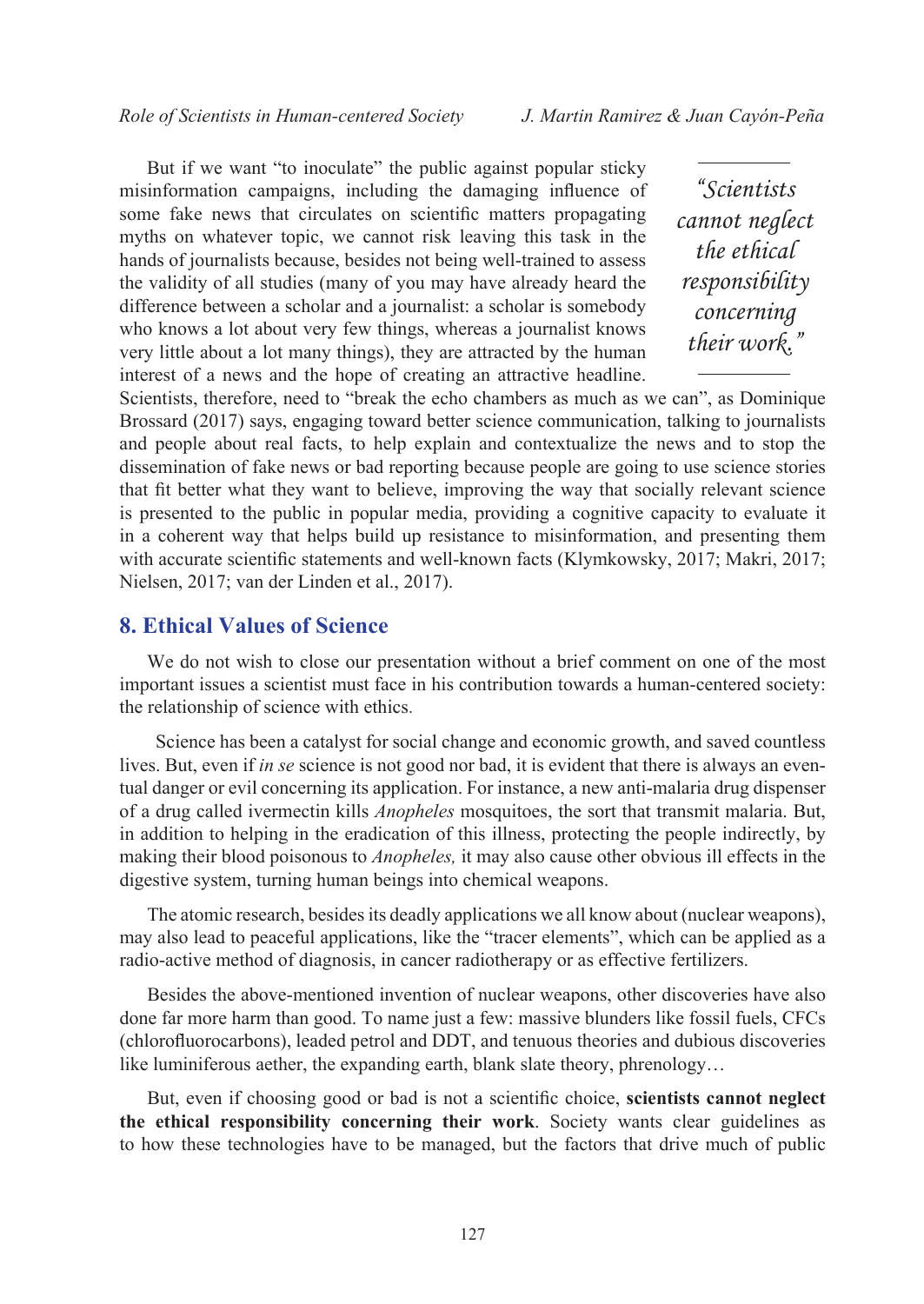sentiment are largely based on ethical and social concerns, rather than safety or efficacy. For instance, human genome editing raises a lot of questions related to the implications of new technologies, such as CRISPR-Cas9, that can alter the genome of living organisms, including humans. The fact that they can potentially be used by almost anybody either for beneficial or harmful purposes, has raised fears that CRISPR could become a weapon of mass destruction. Many countries, such as Austria, Italy, Spain and the Netherlands, have decided to ban the use of technologies to modify the human germline. In this context, The National Academies of Sciences, Engineering, and Medicine (NASEM) recommends that at least a series of stringent conditions should be met before authorizing this use. So while clinical trials for modifications of somatic cells are given a green light, the use of genome editing for enhancement purposes is given a red light for the moment and should be subject to further and wider discussions. The modification of reproductive cells (eggs, sperm and embryos) which would lead to germline modifications has raised fears about a brave new world of "designer babies". The report concluded that it would only be fine if three requirements are met: to prove that there are sufficient prospective benefits relative to the risks of using these techniques before starting clinical trials; to involve experts in a broad dialogue about the use of these technologies; and to guarantee that germline genome editing will be used only to prevent a serious disease, where no reasonable alternatives exist, under strong supervision.

In the NASEM report on gene editing, which he co-authored, Gary Marchant draws parallels between the public's concerns on that technology and how best to proceed incorporating social, ethical and religious aspects into regulations. "As biotechnologies grow more powerful and increasingly raise more profound ethical issues, we can no longer leave these ethical and social dimensions off the decision making table" (Marchant 2017). International scientific cooperation and dialogue seem to be essential components of good governance for new technologies. Otherwise, it would be profoundly detrimental to the success of those technologies.

# **9. Conclusion**

All stakeholders have to be conscious of the importance of investment in Science, fostering scientific knowledge through the interconnections between all its branches with an open mind, transdisciplinary approach, enhancing joint research and cross-cultural connections, and providing funds not only focused on real life problems, but also on the fundamental tenets that will underpin the future of a human-centered society.

If development of science is important, what is even more important is human development, i.e. development of human beings themselves, which is all about "growing up truly to human beings, capable of governing themselves and the universe through the wellbalanced development of science, art & religion" (Amemiya, 2017).

*Authors contact information: J. Martín Ramírez – Email: [mramirez@ucm.es](mailto:mramirez%40ucm.es?subject=) Juan Cayón-Peña – Email: [jcayon@nebrija.es](mailto:jcayon%40nebrija.es?subject=)*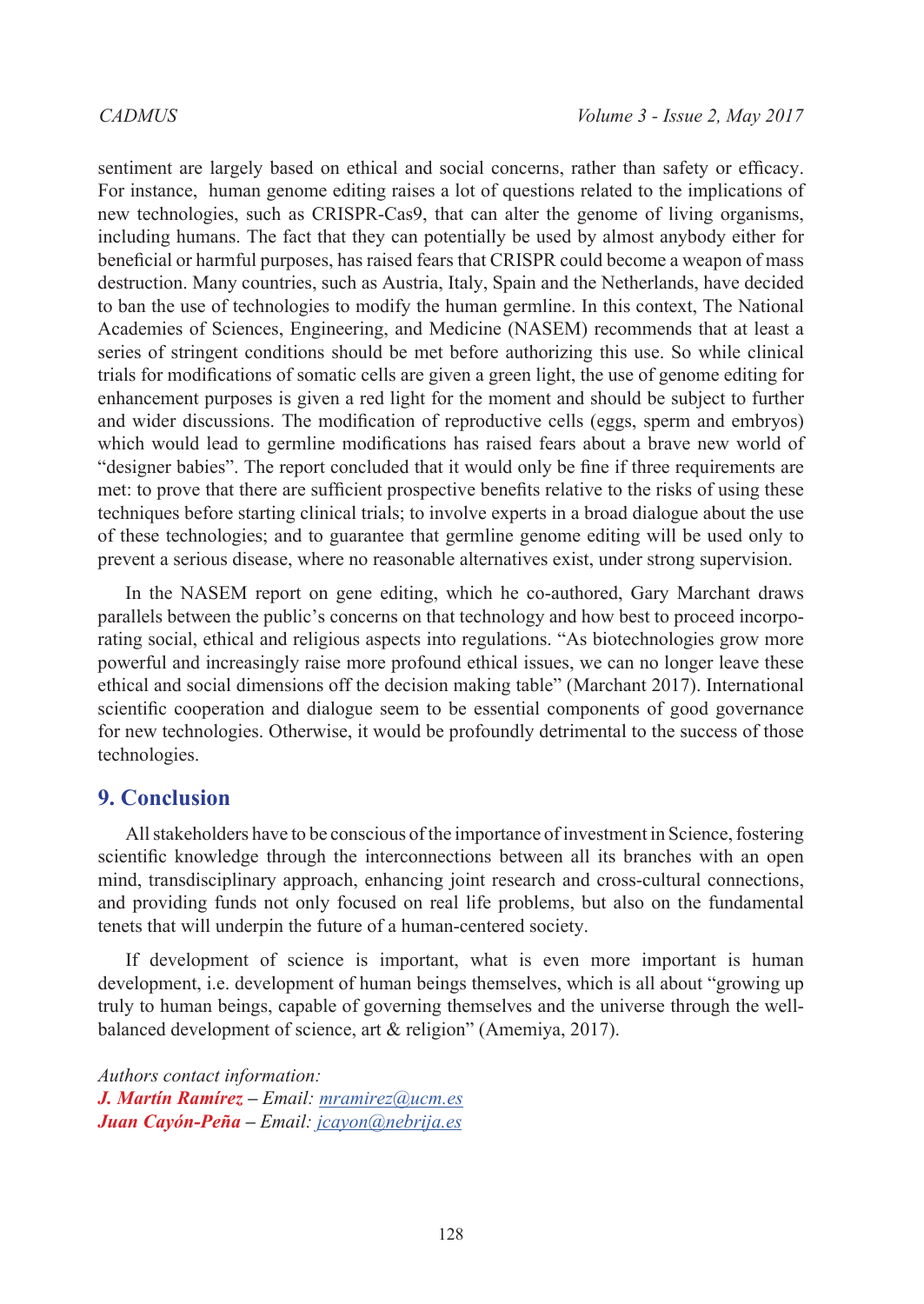# **Bibliography**

- 1. Ake, S.E. (2001). Metanexus: Views 2001.10.15 Dual Magisteria: Louis Martin.
- 2. Amemiya, Y. (2017), Overall view of science, and the ideals of human civilization.  $23<sup>rd</sup>$  ICUS, Seoul, February 4-5, 2017.
- 3. Berglof, A.M. (2012). At home: Rafael Reif The Financial Times, November 9, 2012.
- 4. Brossard, D. (2017). *How science should respond to fake news*. Annual meeting of the American Association for the Advancement of Science. February 18, 2017 [https://phys.org/news/2017-02-expert-science-fake-news.html.](https://phys.org/news/2017-02-expert-science-fake-news.html)
- 5. Chandrasekaran, M. (2016). Unifying Subjectivity & Objectivity", *Cadmus*, 3 (1): 93-104, 2016.
- 6. Choucri, N. (2013). *Cyberpolitics in International Relations.* MIT Press.
- 7. Clark, T.D. (2017). Science, lies and video-taped experiments. *Nature* 542, 139 (09 February 2017) doi:10.1038/542139a [http://www.nature.com/news/science-lies-and-video-taped-experiments-1.21432?WT.ec\\_id=NEWSDAILY-20170209%20](http://www.nature.com/news/science-lies-and-video-taped-experiments-1.21432?WT.ec_id=NEWSDAILY-20170209%20).
- 8. Dampler, W.C., (1971). A History of Science, Cambridge University Press, 4<sup>th</sup> edition.
- 9. Doonan, R. et al. (2008). [Against the oxidative damage theory of aging: superoxide dismutases protect against oxidative stress](http://genesdev.cshlp.org/content/22/23/3236.short)  [but have little or no effect on life span in Caenorhabditis elegans](http://genesdev.cshlp.org/content/22/23/3236.short). *Genes Dev*. 22, 3236-3241.
- 10. Dupré, J. (2001) *Human Nature and the Limits of Science*, Oxford University Press.
- 11. Economist, (2016) How Vienna produced ideas that shaped the West, *Economist*, Dec 24th 2016).
- 12. Giarini, O. & Tuzzi , U. (2002) Itinéraire vers la retraite à 80 ans, Economica, Paris, 2002.
- 13. Gintis , H. , (2003). Towards a Unity of the Human Behavioral Sciences February 24, 2003.
- 14. [Han](http://elpais.com/tag/byung_chul_han/a), Byung-Chul (2017). *In the Swarm: Digital Prospects (Untimely Meditations)* [Stanford University Press.](http://www.sup.org/books/title/?id=25725)
- 15. Hecker, S.S. (*2016) Doomed to Cooperate: How American and Russian Scientists Joined Forces to Avert Some of the Greatest*  Post-Cold War Nuclear Dangers, Los Alamos Historical Society's Bathtub Row Press, 2016. [http://www.losalamoshistory.](http://www.losalamoshistory.org/doomed-to-cooperate-ad.htm) [org/doomed-to-cooperate-ad.htm](http://www.losalamoshistory.org/doomed-to-cooperate-ad.htm).
- 16. Holmes, R. (2016). *This Long Pursuit: Reflections of a Romantic Biographer***.** William Collins.
- 17. Ioannidis, J. (2017). Nature Human Behavior, Jan. 10, 2017 [http://phys.org/news/2017-01-master-science.html.](http://phys.org/news/2017-01-master-science.html)
- 18. Keaney, M. & Gems, D. (2003). No increase in lifespan in Caenorhabditis elegans upon treatment with the superoxide dismutase mimetic EUK-8. *Free Radical Biology & Medicine* 34, 277-282.
- 19. Klymkowsky, M. (2017). What can the anti-vaccination movement teach us about improving the public's understanding of science? *Plos Blogs*, January 10, 2017.
- 20. Koch, C. (2004). review of Searle's Mind: a Brief Introduction, *Science.*
- 21. Lang, S. (1975. *Diaphontine Approximation on Abelian Varieties with Complex Multiplication*. Advances in Mathematics, Elsevier.
- 22. Makri, A. (2017). Give the public the tools to trust scientist, *Nature* 541, 261 (19 January 2017) doi:10.1038/541261ª.
- 23. Marchant, G (2017). *Governing Ethical, Social and Religious Aspects of Biotechnologies.* Annual meeting of the American Association for the Advancement of Science, Boston, February 17, 2017 [https://phys.org/news/2017-02-advanced-technolo](https://phys.org/news/2017-02-advanced-technologies-social-ethical-lines.html)[gies-social-ethical-lines.htm](https://phys.org/news/2017-02-advanced-technologies-social-ethical-lines.html).
- 24. Narayanamurti,V. & Odumosu, T. (2008). *Cycles of Invention and Discovery*.
- 25. NASA (2014). What is the Universe made of? [https://map.gsfc.nasa.gov/universe/uni\\_matter.html](https://map.gsfc.nasa.gov/universe/uni_matter.html).
- 26. NASEM (2017). National Academy of Sciences and Medicine report on Safe and ethical ways to edit the human genome, February 14, 2017 [https://phys.org/news/2017-02-safe-ethical-ways-human-genome.html.](https://phys.org/news/2017-02-safe-ethical-ways-human-genome.html)
- 27. Parmet, S. (2017). Ten million lives saved by 1962 breakthrough. *Medicine & Health / Diseases, Conditions, Syndromes*  March 3, 2017 [https://medicalxpress.com/news/2017-03-ten-million-breakthrough.html.](https://medicalxpress.com/news/2017-03-ten-million-breakthrough.html)
- 28. Pérez, V. I. et al. (2009). The overexpression of major antioxidant enzymes does not extend the lifespan of mice. *Aging Cell* 8, 73-75.
- 29. Popper, K. (1932, 2008). *Die beiden Grundprobleme der Erkenntnistheorie.*
- 30. [Troels Eggers Hansen](https://www.amazon.com/s/ref=dp_byline_sr_book_2?ie=UTF8&field-author=Troels+Eggers+Hansen&search-alias=books&text=Troels+Eggers+Hansen&sort=relevancerank) (Editor) The Two Fundamental Problems of the Theory of Knowledge. Routledge Classics.
- 31. Powell, A. (2017). The false choice of basic vs. applied research, *Harvard Gazette*, January 4, 2017, [http://phys.org/news/2017-](http://phys.org/news/2017-01-false-choice-basic.html) [01-false-choice-basic.html.](http://phys.org/news/2017-01-false-choice-basic.html)
- 32. Quintas, A. (2017). *Adelgaza para siempre. De forma fácil, saludable y definitiva*. Planeta.
- 33. Ramirez, J.M. (in press). The Limits of Science and the Benefit of Unified Values. In: Earth's Environmental Crisis, and the Role of Science.